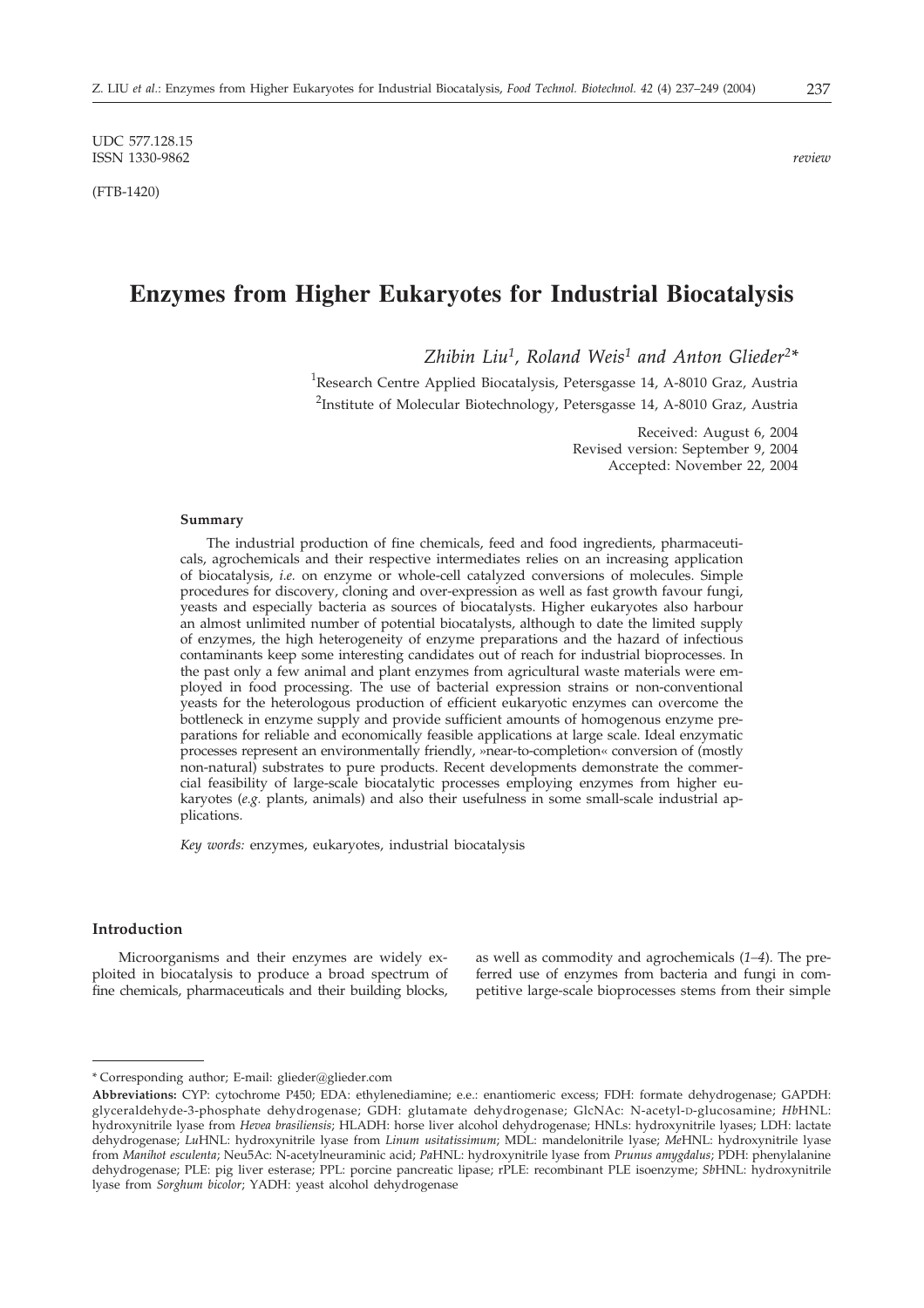and quick genetic manipulation (*5*) and also the simple access to large amounts of native enzymes. For comparison, higher eukaryotes provide interesting enzymes (*6–8*), but they usually need to be isolated and purified or cloned and over-expressed in suitable hosts in order to obtain sufficient quantities for biocatalytic applications. In the past years, the use of synthetic host-adopted genes and codon-optimized *Escherichia coli* strains and the development of highly successful eukaryotic expression systems, such as the methylotrophic yeasts *Pichia pastoris* and *Hansenula polymorpha,* have enabled the production of large quantities of eukaryotic enzymes within a short time (*9*).

An increasing experience in molecular modelling (*10,11*), which rationalizes molecule and biocatalyst engineering, as well as recent progress in high-throughput technologies for the expression and engineering of eukaryotic proteins provide great potential to extend industrial applications of eukaryotic enzymes (*12*). Directed evolution of enzymes in the test tube by repeated cycles of random mutagenesis or recombination followed by screening and selection provides a powerful tool if structural or mechanistic information is not available and if efficient screening technology exists (*13*). In addition, this technology gives access to improved enzymes due to mutations that could not be predicted based on knowledge from static enzyme models.

Enzymes from higher eukaryotes have been traditionally used in the food industry, for example, as food additives, in fruit processing, in wine brewing and as pharmaceutical additives. Examples include the extensive use of papain, bromelain, chymosin, ficin, lipoxygenase or pepsin (*14*). However, most of these processes were already developed in the 1980s (*15–17*) and therefore cannot be considered as recent applications, although the products are still widely used.

Oxidoreductases (E.C. 1), hydrolases (E.C. 3), lyases (E.C. 4) and isomerases (E.C. 5) provide the vast majority of examples of higher eukaryotic enzymes for industrial applications; there are no commercial processes reported for plant or animal enzymes from other catalytic groups. In this review, the main focus is on implemented biocatalytic applications of eukaryotic enzymes in industrial processes for the production of fine chemicals, as well as some recent promising developments at pilot scale and for the preparative synthesis of compounds for industrial drug development processes.

# **Production of Fine Chemicals and Metabolites with E.C. 1 – Oxidoreductases**

# *Mammalian cytochrome P450*

Mammalian cytochrome P450 (CYP) monooxygenases comprise a superfamily of hemoproteins with extraordinary catalytic versatility. They catalyze the metabolism of a wide variety of endogenous and exogenous compounds including environmental contaminants, hormones, therapeutic drugs and (pro)carcinogens (*18–20*). The human CYP enzyme system is divided into two large subgroups, the steroidogenic and xenobiotic enzymes. Some extrahepatic P450s have roles in the maintenance of homeostasis and signal transduction. Steroidogenic P450s synthesize steroids and other substances necessary for the maintenance of cell wall integrity and cellular differentiation. The majority of enzymes of the human xenobiotic group are expressed in liver microsomes. They perform a number of physiological functions but their primary role is in the metabolism of xenobiotics. A large number of potential drug candidates fail in later stages of drug development because they are readily degraded or because they interfere with the metabolism of other therapeutics by human cytochrome P450 (CYP) isozymes. An early assessment of drug/drug interactions and isozyme-specific CYP450 induction or inhibition is an essential part of the modern drug discovery process (*20*).

Among these CYP isozymes, the CYP3A enzyme family is responsible for the hepatic metabolism of approximately 60 % of currently available pharmaceutical agents (such as Mephenytoin®, Nevirapine®, Nifedipine®, Nicardipine®, Cyclophosphamide®, Clotrimazole®, Erythromycin® and Fluconazole®) (*21,22*). About 25 % of all drugs used today are substrates for the CYP2D6 isozyme (*23*) and many others inhibit or induce its activity. Approximately 15 % of all drugs used today are metabolized by the CYP1A2 isozyme (*23*).

Industrial application of human P450s evolves into two different directions: (*i*) the production of active pharmaceutical intermediates, and (*ii*) the simple and fast production of metabolites in mg-scale for drug development.

Human cytochrome P450s have been expressed in different systems such as mammalian cells (*24,25*), insect cells (*26*), yeasts (*27–29*) and bacteria such as *Escherichia coli* (*30,31*). *E. coli* expression systems have the advantages of being easier and less expensive to operate and of yielding higher quantities of recombinant proteins. Folding and solubility problems are usually solved by synthesis of optimized genes and N-terminal fusions with other protein sequences that allow correct targeting or increase protein solubility. Dramatic improvement in the levels of reconstitution of activity of human CYP450 in *Escherichia coli* was obtained by coexpression of P450 reductase (*32,33*). Recently, a human mitochondrial cytochrome P450 (P450 aldosterone synthase) was functionally expressed in the fission yeast *Schizosaccharomyces pombe.* No co-expression of P450 reductase was needed for efficient substrate conversion by intact fission yeast cells. Expression was much higher in fission yeast microsomes than in *Saccharomyces cerevisiae* and the transformed yeast showed inducible activity for the *in vivo* conversion of considerable amounts of 11-deoxycortisol to cortisol. Furthermore, 11-deoxycorticosterone could be converted almost entirely to corticosterone, with small amounts of 18-hydroxycorticosterone and aldosterone as by-products (*29*). This study can be regarded as a significant step towards simple and efficient over-expression and characterization of human P450s and represents considerable progress concerning their possible applications in fermentative production processes.

The co-expression of human CYP3A4 and human NADPH-cytochrome P450 oxidoreductase in insect cells (aided by baculoviral infection) was reported by a group of the Merck Research Laboratories in 2000 (*34*). The aim was to establish a platform for both the production and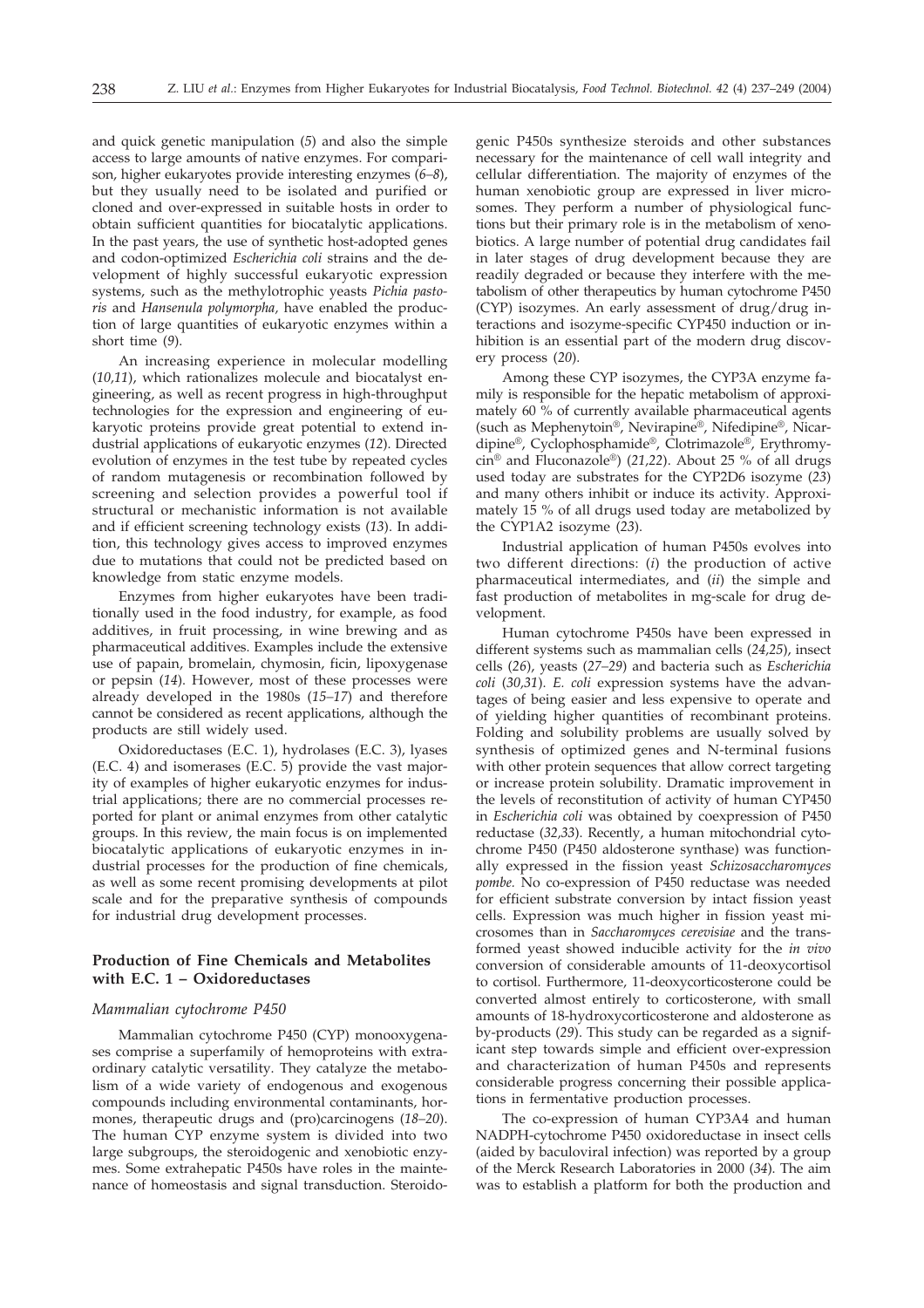subsequent purification of milligram quantities of P450 generated metabolites. According to the authors, the large-scale production (which is still in the scale of several milligrams) of metabolites derived from the standard substrates testosterone, diazepam and diclofenac was achieved and could be scaled up further if necessary.

Shaw *et al.* (*35*) demonstrated the development of ready-to-use premixed human enzyme preparations, consisting of CYP3A4, NADPH-P450 reductase, cytochrome *b5* and liposomes, for the large-scale screening of novel P450 substrates or inhibitors. The formulation allows for repeated freeze-thaw cycles as well as prolonged storage time at 4 or –80 °C, without significant loss of activity on the model substrate testosterone. The striking advantage of such a system is the ability to perform large numbers of P450 assays using purified components in a reliable fashion (*35*).

BioCatalytics (Pasadena, California) is commercializing a comprehensive set of ready-to-use liver enzymes, which were expressed in *E. coli*. This provides all six major human liver cytochromes in a kit for simple synthesis of metabolites.

There is a requirement of milligram amounts of P450-generated metabolite(s) for toxicological evaluation and pharmacokinetic studies in many situations during drug discovery and development (*34*).

#### *Glycolate oxidase*

Glycolate oxidase is a peroxisomal oxidase that has been isolated from many green plants and mammals, including spinach leaves, pea, pumpkin, cucumber as well as pig liver, rats and humans. An investigation of glycolate oxidase production and substrate specificity to glycolic acid indicated that the enzyme from spinach leaves produced the highest yields and specific activities in terms of glyoxylic acid production (*36*). The spinach glycolate oxidase can be generally used for the oxidation of hydroxy carboxylic acids and it was isolated as a catalytically active tetramer or octamer made up of identical 40-kDa subunits. The crystal structure revealed that the subunits form an eight-stranded alpha/beta barrel (*37*). The biocatalytic oxidation was done in the presence of oxygen and ethylenediamine (EDA), using glycolate

oxidase and catalase. These oxidations produced both high yields (>99 %) and high conversions (100 %), resulting in few undesirable by-products (*36*) (Fig. 1).

The efficiencies of the catalases from cattle liver and *Aspergillus* sp. for glyoxylic acid production were compared. This revealed that the fungal enzyme was superior. The technical feasibility of a biocatalytic process for the production of glyoxylic acid was demonstrated by the preparation of 0.50 kg of the acid in a series of 2.0-L batch reactions with 100 % conversion. However, in this process, the biocatalyst was not stable and could not be recovered for subsequent reuse (*36*).

To make the enzyme more stable, the glycolate oxidase isolated from spinach and the catalase from yeast were immobilized on oxirane acrylic beads. Product yields were 93–100 % after 10 batch reactions under the conditions of 200–250 mM substrate concentration, 1.05–1.33 EDA/glycolic acid molar ratios and 0.58 MPa oxygen pressure (*38*).

Nevertheless, purified enzymes from spinach leaves are too expensive and not very suitable for stable enzyme preparations in industrial applications. Therefore the spinach glycolate oxidase gene has been cloned and over-expressed in *Escherichia coli* (*39,40*), *Saccharomyces cerevisiae (41*) and *Pichia pastoris* (*42*). When produced in fermentors, more than 250 units of recombinant enzyme per gram of cells (*Pichia pastoris*, wet weight) were produced, which represents roughly 20–30 % of the soluble cell protein. Using permeabilized recombinant *Pichia* cells as biocatalyst, the biotransformation was carried out to completion with 98 % yield of glyoxylic acid after 4.5 h. This was the first example of expression of a plant gene in *P. pastoris* and, more significantly, the first example of engineering *P. pastoris* as a whole cell catalyst for the explicit purpose of commercial bioprocess development (*42*).

The co-expression of spinach glycolate oxidase and catalase T from *Saccharomyces cerevisiae* in *Pichia pastoris* has been investigated in order to enable the efficient simultaneous production of multiple enzymes, and afterwards to develop this system for commercial bioprocesses (*43*). The *Pichia pastoris* double transformant was used for glyoxylate production and also produced high yields of glyoxylic acid (90 %) and low amounts of by-products (*43*).



**Fig. 1.** Biocatalytic oxidation of glycolic acid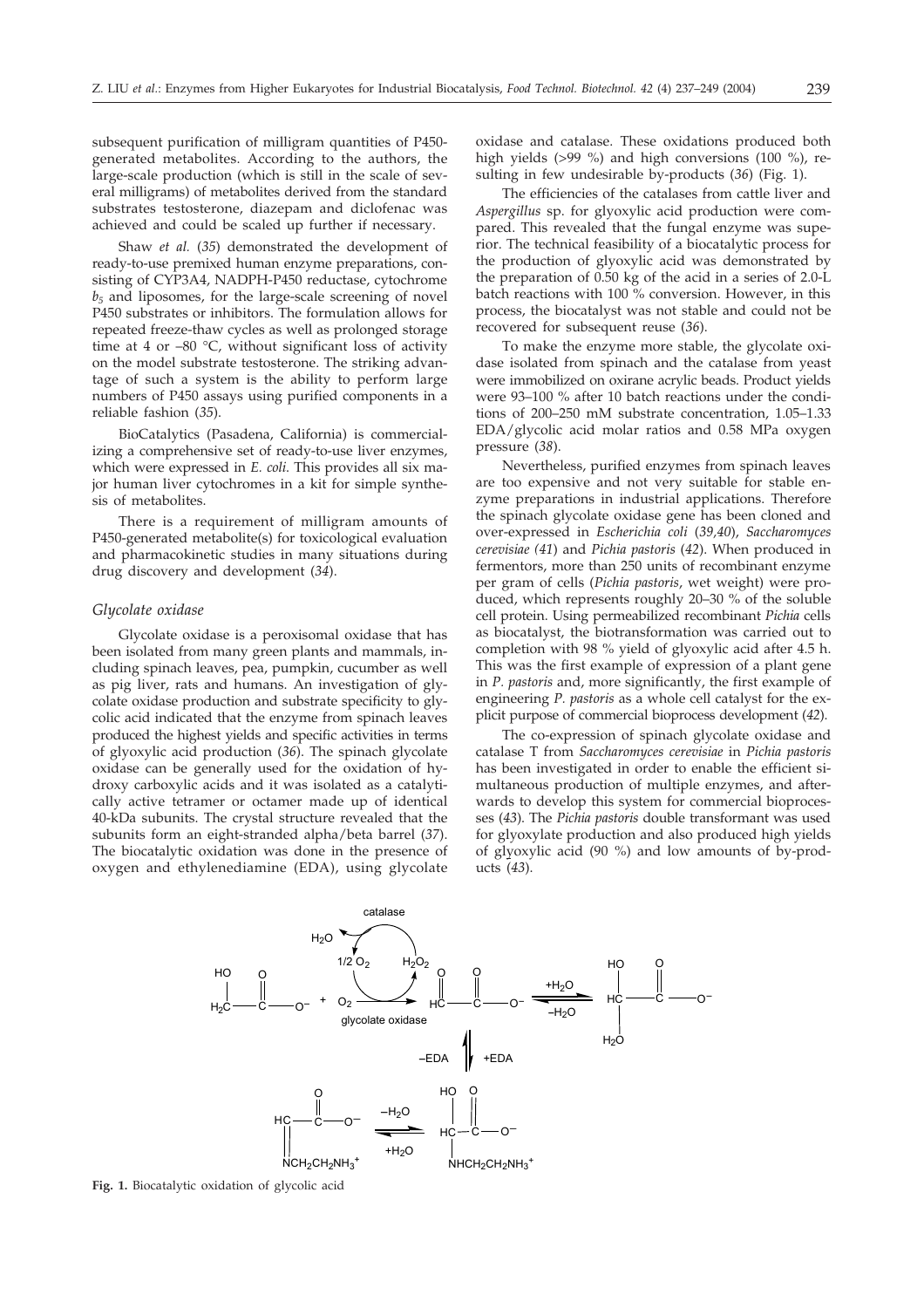

**Fig. 2.** Resolution of racemic 2-hydroxy acids into (*R*)-2-hydroxy acids (R=Et: e.e.>99 %, conversion 100 %; R=n-Bu: e.e.=67 %, conversion 100 %)

Adam *et al.* reported another commercially interesting process employing this oxidase. Racemic 2-hydroxy acids were enzymatically resolved into chiral hydroxy acids with spinach glycolate oxidase and D-lactate dehydrogenase (*44–46*). Optically active 2-hydroxy acids are important building blocks for the asymmetric synthesis of glycols, halo esters and epoxides. The novel enzymatic transformation revealed that the biocatalytic production of a broad variety of (*R*)-hydroxy acids leads to a high degree of enantioselectivity by preferential oxidation, with glycolate oxidase, of (*S*)-hydroxy acids to 2-oxo acids in racemic mixtures. Following enzymatic oxidation, D-lactate dehydrogenase (LDH) was added together with NADH for enantioselective reduction of the 2-oxo acid to the corresponding (*R*)-2-hydroxy acid. The co-substrate NADH was recycled by the formate dehydrogenase (FDH) system (*45*) (Fig. 2). (*R*)-2-hydroxy acid was produced with an excellent enantiomeric excess (e.e.) value (>99 %, R=Et; 67 %, R=n-Bu) and high yields (100 %) (*46*).

#### *Dehydrogenase*

Due to their strong capability to convert carbonyl groups to optically pure alcohols, dehydrogenases became very important catalysts for organic syntheses. Many developments were focused on finding suitable biocatalysts with expected stereoselectivity followed by the design of commercial methods for industrial use. At large scale, whole cell reactions were preferentially performed because whole cells already contain the nicotinamide cofactors  $(NAD(P)^+/NAD(P)H)$  and the corresponding recycling systems that are essential for commercially viable biocatalytic processes (*47–49*). On the other hand, the use of isolated dehydrogenases also has advantages as, for example, in the elimination of competition with reductases with different stereoselectivities or avoidance of metabolism of substrates and products, a phenomenon that results in lower yields and higher production of by-products (*50,51*). Many important dehydrogenases originate from microbial sources like S*ulfolobus solfataricus* glyceraldehyde-3-phosphate dehydrogenase (GAPDH), yeast alcohol dehydrogenase (YADH), *Candida boidinii* formate dehydrogenase (FDH) and *Escherichia coli* phenylalanine dehydrogenase (PDH). Bovine liver glutamate dehydrogenase (GDH) and horse liver alcohol dehydrogenase (HLADH) are examples from higher eukaryotes.

Bovine GDH reversibly catalyzes the reductive amination of  $\alpha$ -ketoglutarate to L-glutamate using NADH as cofactor. The crystal structure of this homohexameric mitochondrial enzyme has been solved at 2.8 Å resolution and some more detailed mechanisms have been demonstrated (*52*). Bovine GDH has mainly been applied for the synthesis of L-6-hydroxynorleucine, which is a chiral intermediate for the synthesis of Omapatrilat® (Fig. 3), an antihypertensive drug acting as an angiotensin-converting enzyme (ACE) and neutral endopeptidase inhibitor (*53,54*).



**Fig. 3.** Structure of Omapatrilat®

L-6-hydroxynorleucine is also an intermediate for the synthesis of C-7 substituted azepinones, which are potential intermediates for the synthesis of other antihypertensive metalloprotease inhibitors (*55*). An enzymatic method using bovine liver glutamate dehydrogenase was developed based on the conversion of 2-keto-6-hydroxyhexanoic acid (synthesized by a chemical method) to L-6-hydroxynorleucine by reductive amination (Fig. 4, Route 1). NADH was regenerated by glucose dehydrogenase from *Bacillus* sp*.* To avoid the necessity of the chemical synthesis of the ketoacid from the carboxylic acid, an alternative route with a theoretical yield of 100 % was constructed to prepare the ketoacid directly from racemic 6-hydroxynorleucine with porcine kidney or *Trigonopsis variabilis* D-amino acid oxidase and catalase, followed by the same reductive process from bovine liver GDH (*53*) (Fig. 4, Route 2). One method (Route 1) used 100 g/L of substrate for the preparative reaction and was completed in about 3 h with 92 % yield and greater than 99 % e.e. for L-6-hydroxynorleucine in the bovine liver GDH catalysed step.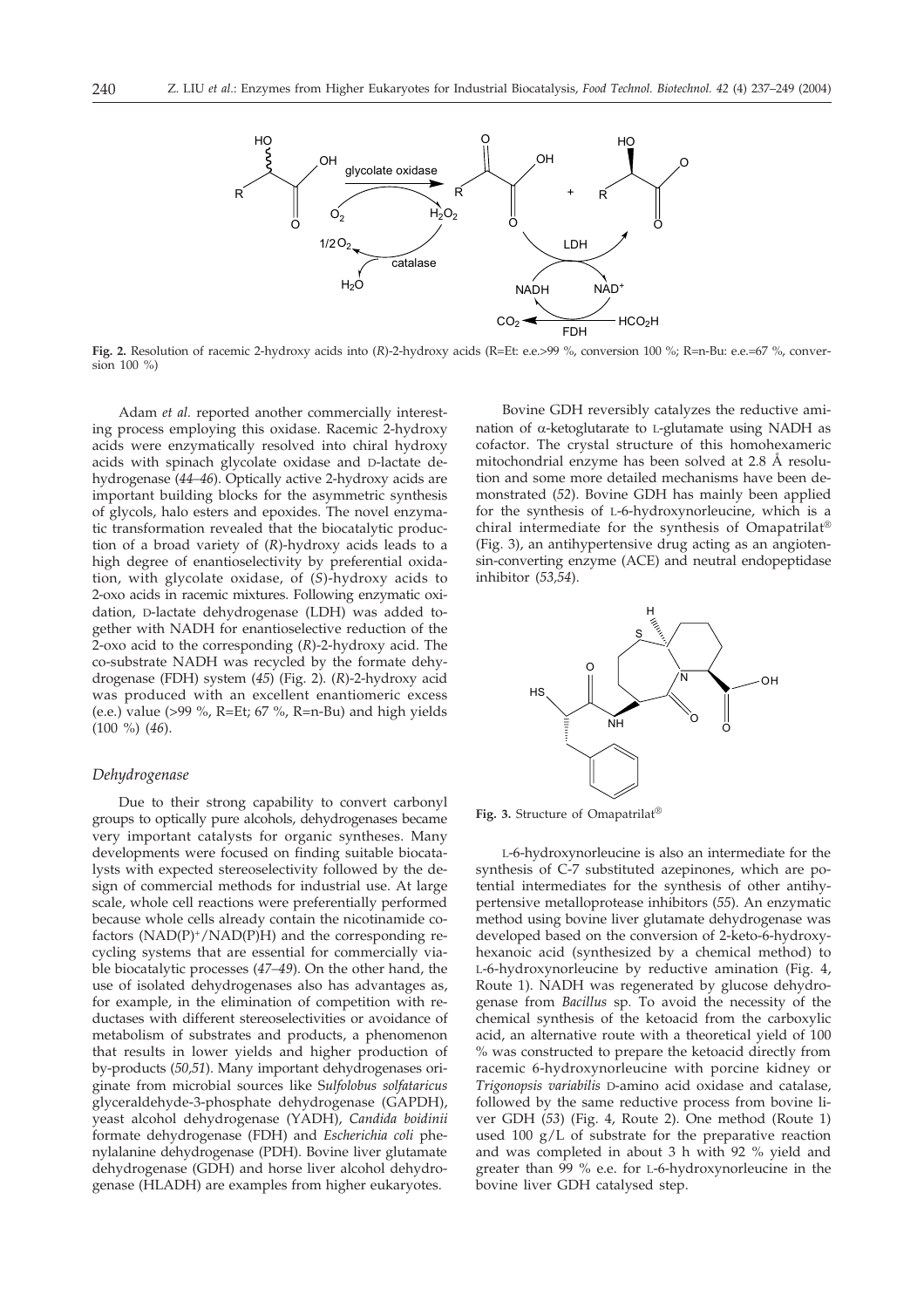

Route 2

**Fig. 4.** Enzymatic synthesis of L-6-hydroxynorleucine

The second method (Route 2) (Fig. 4) also gave good results: after the oxidation step, the mixture of 2-keto-6 hydroxy hexanoic acid and L-6-hydroxynorleucine was entirely converted into L-6-hydroxynorleucine with 97 % yields from racemic 6-hydroxynorleucine and >98 % e.e. for L-6-hydroxynorleucine (*53*).

# **Production of Fine Chemicals with E.C. 3 – Hydrolases**

# *Esterase and lipase*

Lipases, esterases and proteases are just some of the major representatives of the vast class of hydrolases. Due to their broad substrate specificity, they are mainly used for the resolution of different racemic compounds to obtain chiral products. However, in the best case only 50 % of the substrate can be converted to the desired enantiomer by hydrolytic cleavage unless a de-racemization process is applied. Hydrolases are widely distributed in microorganisms, plants and mammals. From animals a variety of tissue-specific lipases and esterases have been isolated (*56*). During the last few years much attention has been paid to the use of enzymes from microbial sources due to their easily available gene expression technologies and scale-up means (*57*). Also, high productivity of microbial hosts for native secreted enzymes and high stability of many of these enzymes favoured the selec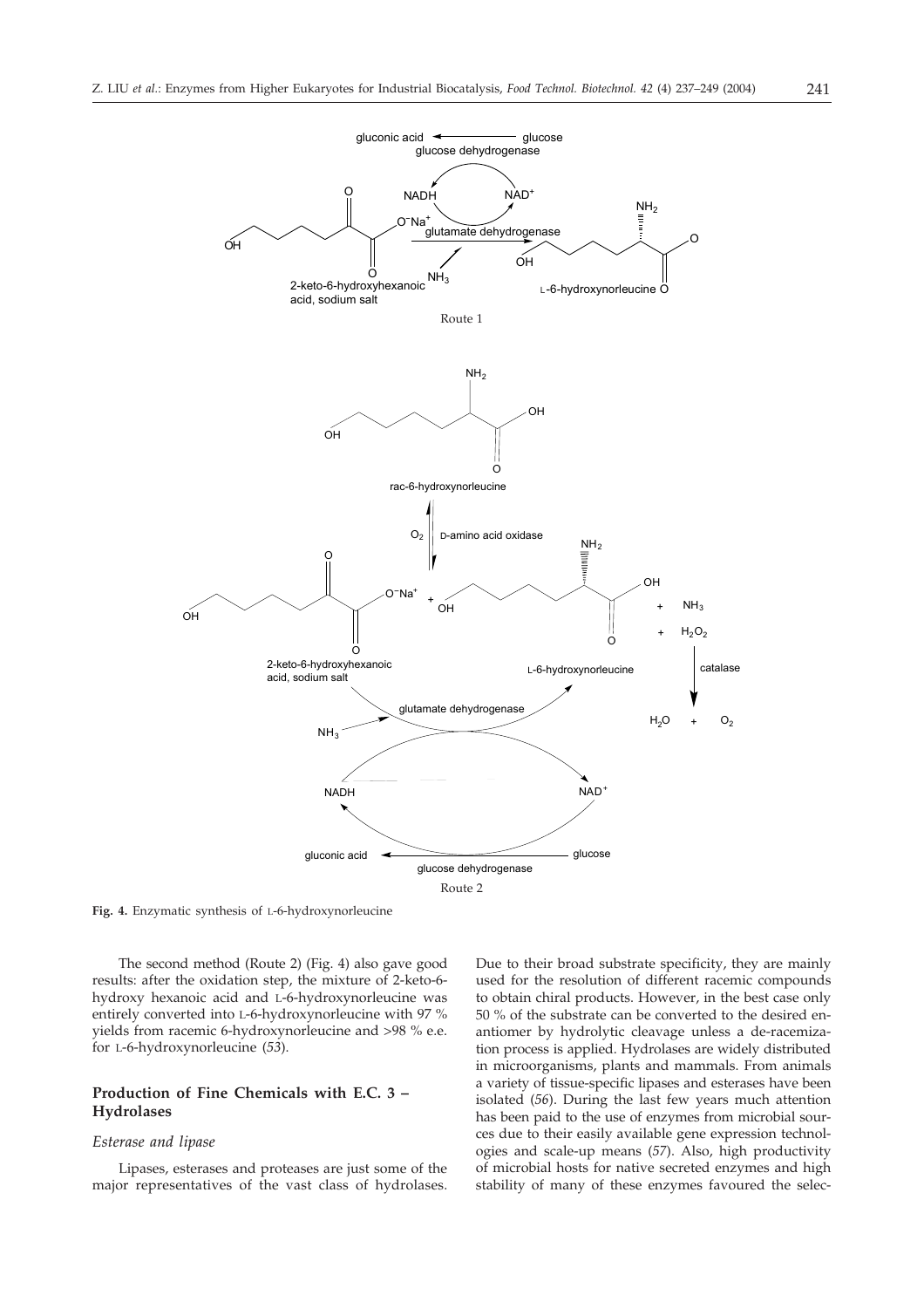tion of microbial hydrolases as candidates for industrial application. However, there are many reactions for commercial products carried out by hydrolases (mainly lipases, esterases and proteases) from higher eukaryotes. In particular, porcine pancreatic lipase (PPL) and pig liver esterase (PLE) have been widely used for production of chiral compounds.

Porcine pancreatic lipase is the cheapest and one of the most widely used lipases for kinetic resolution of non-natural substrates (*58*). In particular, it was applied for the resolution of glycidyl esters, which are converted to central chiral building blocks for the production of enantiopure pharmaceuticals (*59*). A process based on hydrolysis of racemic glycidylbutyrate with porcine pancreatic lipase was developed by Ladner and Whitesides (*60*). The 89 % theoretical yield and 92 % e.e. for the products make its industrial use feasible (Fig. 5). It was finally developed by Andeno-DSM and used for the production of (*R*)-glycidol on a multi-ton scale (*61*).

A further well-known industrial application of PPL is the kinetic resolution of 2,3-epoxy-1-tridecanol (Fig. 6) by selective acylation. The unconverted (2*R*,3*S*)-2,3-epoxy-1-tridecanol was isolated with 27 % yield and 99 % e.e. and used to synthesize the moth pheromone Disparlur® (*62*).

There are also lab-scale investigations of PPL-mediated resolution that show interesting perspectives (*63–65*). The enzymatic resolution of N-Boc-piperidine-2-ethanol can be achieved by the use of *Pseudomonas cepacia* lipase (Lipase PS) and porcine pancreatic lipase, respectively, exploiting their opposite enantioselectivities. Thus, both enantiomers of N-Boc-piperidine-2-ethanol can be obtained by lipase technology. A gram scale availability of (*R*)-enantiomer by lipase PS (90 % e.e.) and (*S*)-enantiomer by PPL (95 % e.e.) extends their synthetic application to provide general access to enantiopure piperidine alkaloids (*66*).

Pig liver esterase (PLE) plays a crucial role in the enantioselective hydrolysis of prochiral or racemic esters. Many applications have been reported for asymmetric synthesis employing this enzyme (*67–70*).

Unlike pig pancreatic lipase, which is highly active in organic media, PLE shows very low activity in organic solvents. Many factors, including water activity, the nature of the organic solvents and the formulation of the enzyme, affect the activity and enzyme stability in organic solvents. Immobilization on solid supports, covalent binding of methoxypoly(ethylene glycol) (MPEG) residues, lyophilisation by organic polymers, cross-linking of enzyme crystals, sol-gel entrapment, and entrapment in reverse micelles are the most important formulations that usually improve the performance of this enzyme in organic media (*71–74*).

A procedure has been developed for the highly enantioselective enzyme-catalyzed resolution of the antiviral agent 2',3'-dideoxy-5-fluoro-3'-thiacytidine (FTC, Emtriva®) and related compounds, based on PLE mediated hydrolysis of their butyrate ester derivatives (*75*). PLE preferentially hydrolyzed the (+)-enantiomers and the use of butyrate esters facilitated the separation of the optically enriched, unreacted substrate from the medium by an extraction with  $CHCl<sub>3</sub>$ . This process was successfully applied for the preparation of multi-gram quantities of enantiomerically pure (–)-FTC, which had an excellent activity/toxicity against HIV-1 (*75*) (Fig. 7). Emtriva® was approved as an anti-HIV drug in 2003 (*76*).

Using commercially available pig liver esterase, enantioselective hydrolysis on a series of substituted  $\alpha$ -amino acid phenolic esters was performed (*77*). (*R*)-amino acid esters are novel compounds possessing hypnotic activity. Attempting an asymmetric synthesis of (*R*)-enantiomers, the reactions of bis(2-methoxyethyl)amine with  $\alpha$ -bromo intermediates were first carried out to produce  $\alpha$ -amino acid phenolic esters followed by de-



**Fig. 5.** (*R*)-glycidol synthesis based on porcine pancreatic lipase (PPL) hydrolysis



**Fig. 6.** Synthesis of Disparlur® precursor based on kinetic resolution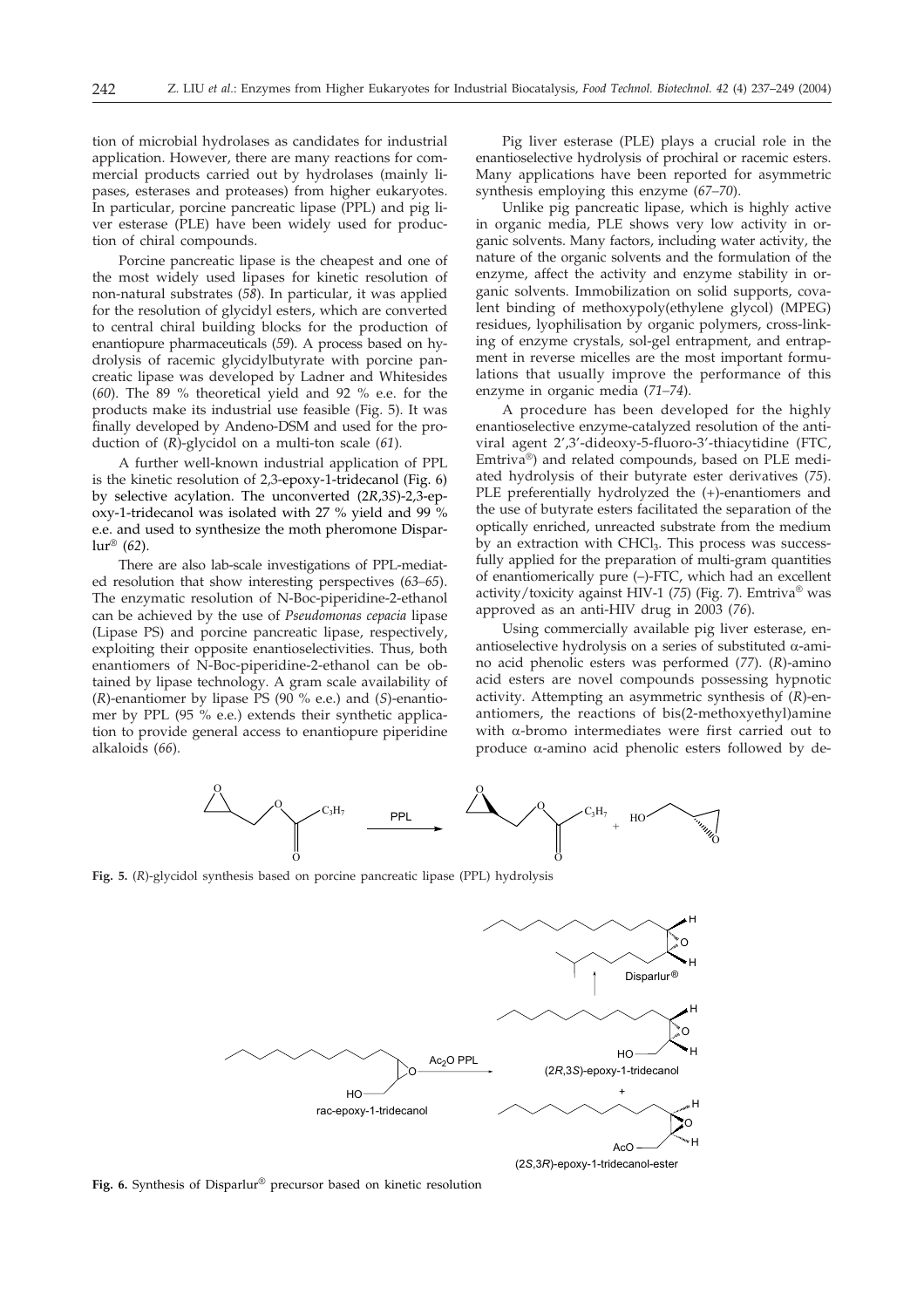

**Fig. 7.** PLE catalyzed resolution of 2',3'-dideoxy-5-fluoro-3'-thiacytidine

-racemization. The active (*R*)-enantiomers were recovered in 25–30 % yield (max. 50 %) and in greater than 99.5 % e.e. These reactions have been scaled up and have been used to obtain multi-gram quantities of target compounds (see Fig. 8) (*77*).

The PLE-catalyzed hydrolysis of racemic hydroxytramadol derivatives (racemic δ-hydroxytramadol: potential analgesics) in aqueous buffer at pH=7.0 in the presence of 16 % acetone proceeded readily. It gave the alcohol with 93 % e.e. and 96 % yield and the ester with 72 % e.e. and 99 % yield, respectively (the quoted yields are based on one enantiomer) (*67*). An economical multi-mol scale PLE-catalyzed resolution of δ-hydroxytramadol butyrate ester can be achieved since the enzyme can be stabilized by the addition of bovine serum albumin and recovered by membrane filtration with only a minor loss of activity after large-scale hydrolysis in water (*67*).

For the repetitive two phase hydrolysis of meso-diester (dimethyl *cis*-cyclohex-4-ene-1,2-dicarboxylate) to the corresponding monomethyl ester (monomethyl *cis*-cyclohex-4-ene-1,2-dicarboxylate) by PLE on a multi-gram scale (Fig. 9), the enzyme was stabilized against organic solvents by immobilization in a polysulphone hollow fibre ultrafiltration membrane reactor. The e.e. value of monomethyl ester was still high (>97 %) and the enzyme retained 62 % activity (*68*). A further PLE-catalyzed centrosymmetric meso compound hydrolysis was reported with 100 % conversion and an e.e. for the products higher than 99.5%(*78*).

Pig liver esterase was primarily used as a crude enzyme in powdered pig liver. Its application was limited due to the variable fractions in the extracts, which differed from batch to batch, and the relatively expensive enzyme source. However, it was demonstrated that PLE is a versatile biocatalyst that converts a broad range of compounds with a high stereoselectivity. A PLE gene has been cloned recently (*79,80*) and highly over-expressed in the methylotrophic yeast *Pichia pastoris* (*81*).



**Fig. 8.** PLE catalyzed hydrolysis of substituted  $\alpha$ -amino acid phenolic esters (compound 1: R<sub>1</sub>=H, R<sub>2</sub>=Et; compound 2: R<sub>1</sub>=Me,  $R_2=Et$ ; compound 3:  $R_1=H$ ,  $R_2=^{n}Pr$ )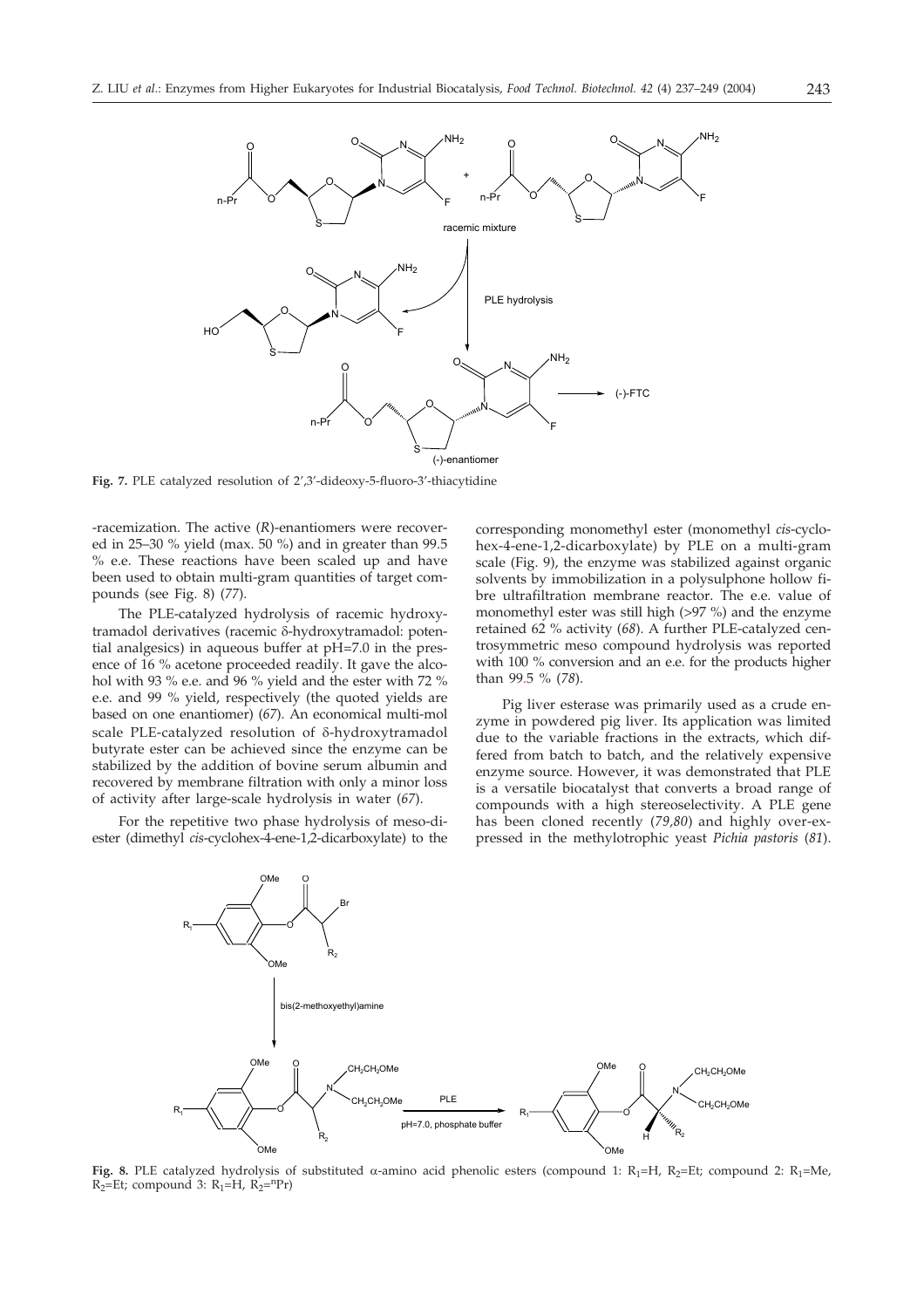

**Fig. 9.** PLE resolution of dimethyl *cis*-cyclohex-4-ene-1,2-dicarboxylate

A recombinant PLE isoenzyme (rPLE) could be produced with reliable product quality without interference of other isoenzymes and hydrolases, but it showed striking differences in substrate specificity and enantioselectivity compared to commercial enzymes from Fluka, Sigma or Roche Diagnostics. This was especially seen for the activity on naphthyl-butyrate (*81*) and the enantioselectivity for the kinetic resolution of (*R,S*)-1-phenyl-2-propyl acetate (*82*) and (*R,S*)-1-phenyl-2-butyl acetate (*83*) (Fig. 10).

Thus it must be emphasized that the expressed enzyme showed interesting features, but the name recombinant pig liver esterase (rPLE) is misleading since many bioconversions employing this enzyme result in products other than those obtained with the commercial native enzyme preparations. Variants of the cloned esterase gene were obtained by site-directed mutagenesis and the enantioselectivity was further increased. A six- -fold increase in enantioselectivity compared to rPLE wild type was observed in the hydrolysis of racemic phenylethyl acetate using a variant containing a single amino acid change (E77G) (*84*).

#### *Carboxypeptidase B and trypsin*

Carboxypeptidase B preferentially hydrolyzes the basic amino acids lysine, arginine and ornithine from the C-terminal position of polypeptides. Trypsin is a pancreatic serine protease with a substrate specificity based on positively charged lysine and arginine side chains. The key source for these enzymes is pig pancreas. They are mainly used in the process for the production of human insulin, which is a polypeptide hormone and used as the therapeutic for the wide-spread disease diabetes mellitus (*85*).

There are four main routes to produce insulin: extraction from human pancreas, chemical synthesis, conversion of porcine insulin to human insulin and fermentative production by genetically engineered microorganisms. The last of these was used by Eli Lilly, Hoechst Marion Roussel and Novo Nordisk. Pig pancreas carboxypeptidase B and trypsin were involved in these processes (*59*). At first, the proinsulin gene with an N-terminally

attached methionine was over-expressed intracellularly as a fusion protein with the *trpE* gene in *Escherichia coli*. Methionine is needed for the subsequent cleavage of the fusion partner *trpE*. The proinsulin was formed after purification, cyanogen bromide (CNBr) cleavage of the fusion protein and an oxidative sulfitolysis process. Then proinsulin was cleaved by carboxypeptidase B from pig pancreas to yield human insulin. The reaction was carried out in aqueous medium at 30–35 °C with more than 95 % yield. For the trypsin method, the precursor proinsulin was directly produced in a fermentation process employing recombinant *Escherichia coli*, this production being subsequently followed by the enzymatic reaction. The reaction conditions were different in this case (temperature: 6 °C) and the yield was only >70 % (*59,85*). Similar processes were also performed in Hoechst Marion Roussel: their carboxypeptidase process also started with expression of a proinsulin fusion protein in *Escherichia coli* and the conversion and yield were >99.9 % and >90 %, respectively, after 4–6 h of reaction in aqueous medium at 30–35 °C (reactor volume: 7500 L; capacity: >0.5 t/year). In a different approach, the pre-proinsulin gene was produced directly by cultivation of recombinant *E. coli*, using the trypsin method. More than 99.9 % conversion and >65 % yield were achieved after 6 h of reaction time at 6 °C (reactor volume: 10 000 L; capacity: >0.5 t/year). Novo Nordisk combined recombinant expression in yeast with trypsin conversion: proinsulin was over-expressed in *Saccharomyces cerevisiae* and directly converted to the threonin ester of insulin by transpeptidation with trypsin (batch reaction). To prevent the possible cleavage by trypsin at position 22 of chain B, low water concentrations were maintained through the addition of organic solvents. A surplus of threonin ester, low temperature (6 °C) and low pH (<7.0) were applied. More than 99.9 % conversion and a yield greater than 97 % were obtained in this process and the threonin ester formed could be converted into human insulin by simple hydrolysis (*86*).

# **Production of Fine Chemicals with E.C. 4 – Lyases**

#### *Hydroxynitrile lyase (HNL)*

In many plants, the release of HCN from damaged plant tissues is believed to serve as a defensive strategy against herbivoral attack or as a nitrogen source for the biosynthesis of L-asparagine. Hydroxynitrile lyases (HNLs, MDLs) are responsible for these reactions and their preferred natural substrates, cyanohydrins, are separated from the catalysts by compartmentalization on tissue or subcellular level. In synthetic chemistry, HNLs are mainly employed for the reverse reactions. Syntheses of optically



**Fig. 10.** Different enantioselectivity of recombinant PLE and commercially available PLE for the hydrolysis of (*R,S*)-1-phenyl-2-butyl acetate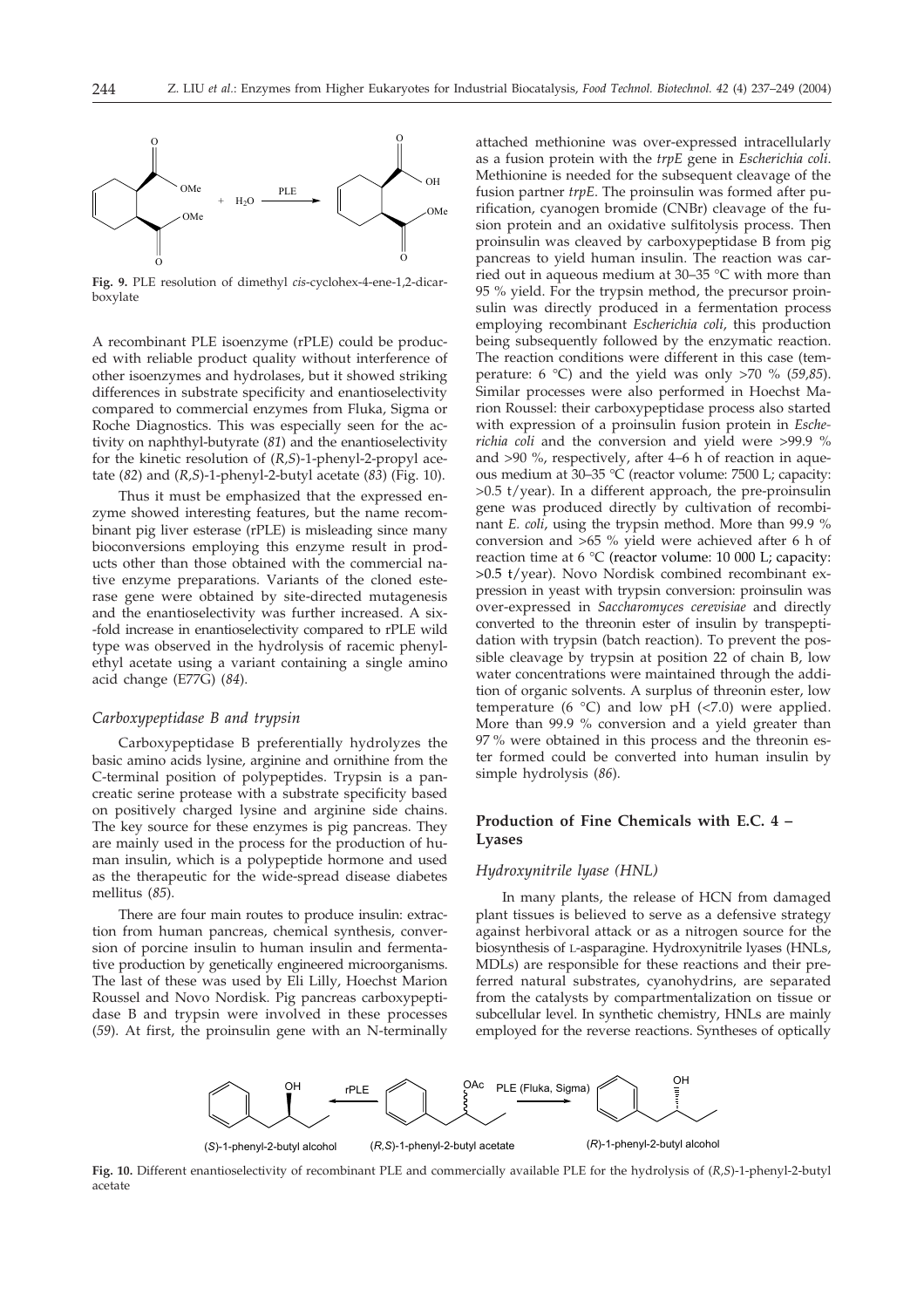

**Fig. 11.** Reversible addition of HCN to aldehydes and ketones by HNLs

active cyanohydrins are carried out by selective enzymatic addition of (hydro)cyanide to carbonyl groups (Fig. 11).

Cyanohydrins are important building blocks for syntheses of pharmaceuticals and agrochemicals such as  $\alpha$ -hydroxy acids,  $\alpha$ -hydroxy ketones and  $\beta$ -amino alcohols. HNLs are known from more than 2000 different living sources and almost a dozen enzymes have been purified and characterized from cyanogenic plants. The main sources were Rosaceae (*Prunus amygdalus*, *Pa*HNL), Gramineae (*Sorghum bicolor*, *Sb*HNL), Euphorbiaceae (*Hevea brasiliensis*, *Hb*HNL; *Manihot esculenta*, *Me*HNL) and Linaceae (*Linum usitatissimum*, *Lu*HNL) (*87*). Since 1996, several HNL genes have been cloned and over-expressed in *Escherichia coli* (*88*)*, Saccharomyces cerevisiae* (*89*) and *Pichia pastoris* (*89,90*), thereby making the large scale production of (*S*)- and (*R*)-cyanohydrins by HNLs feasi $h \geq h$ 

*Sb*HNL is (*S*)-selective and was the first (*S*)-HNL used in organic solvents (where predominantly enzymatic reaction takes place) for the preparation of (*S*)-cyanohydrins such as (*S*)-*p*-hydroxymandelonitrile. Its major drawbacks include limited availability and limited substrate specificity: only aromatic and heteroaromatic aldehydes are accepted, while aliphatic aldehydes or ketones are not converted (*91,92*). In order to improve accessibility and expand the substrate range for these types of reactions, *Me*HNL from cassava and *Hb*HNL from *Hevea brasiliensis* were investigated in detail. These two HNLs are nowadays available in sufficient amounts for synthetic processes due to successful over-expression in *Escherichia coli* and *Pichia pastoris,* respectively*.* They are mainly used for the production of (*S*)-*m*-phenoxybenzaldehyde cyanohydrin in a biphasic process (98 % yield, 99 % e.e.) by DSM and Nippon Shokubai (*93–95*). This cyanohydrin is an intermediate for the production of pyrethroids and is produced in ton-scale at DSM (*96*) (Fig. 12).

The 3D-structures of *Hb*HNL and *Me*HNL have been determined (*97,98*) and provided the basis for substrate specificity improvements by rational enzyme design. Docking simulations between *Hb*HNL and chiral cyanohydrins showed the presence of a catalytic triad composed of a serine, a histidine and an aspartate residue and indicated a general acid-base catalysis mechanism (*99*). The active site seems to be accessible from the surface only through a short channel. This narrow channel is capped by a bulky tryptophan residue (W128), which limits the substrate transport efficiency to the enzyme's active site. Thus, although *Hb*HNL and *Me*HNL accept a wide range of carbonyl compounds, they showed low catalytic efficiency for the conversion of aldehydes with bulky substituents. By replacing the tryptophan at position 128 with smaller amino acids such as alanine or glycine, large substrates can enter and bind to the active center efficiently. This resulted in higher production and shorter reaction time (*100*).

(*R*)-hydroxynitrile lyases are mainly used for synthesis of (*R*)-mandelonitrile and its derivatives, which can subsequently be hydrolyzed to their corresponding carboxylic acids. The resulting  $\alpha$ -hydroxy acids are used as chiral building blocks for synthesis of active pharmaceutical compounds and as racemate-resolving agents. There are two main representative recombinant (*R*)-hydroxynitrile lyases: *Lu*HNL and *Pa*HNL. *Lu*HNL has been cloned and over-expressed in *Pichia pastoris*, but with aromatic aldehydes the conversion to cyanohydrins could not be done to completion with this recombinant HNL and the enantioselectivity was low (*101*). *Pa*HNL from almonds is an excellent tool for the preparation of (*R*)-cyanohydrins and it is also the first discovered (*R*)-HNL (*87*). *Pa*HNL can be isolated and purified from almond meal. Aliphatic, aromatic and heterocyclic aldehydes as well as ketones are good substrates for this enzyme (*102,103*). For high enantioselectivity, especially for substrates that are accepted less efficiently than mandelonitrile, cyanohydrin synthesis has to be performed at low pH-values where the competitive chemical reaction is suppressed and the enantiomerically pure cyanohydrins that are produced are stable. However, the enzyme from natural sources is relatively expensive and lacks sufficient stability at low pH. In addition, enzyme preparations from different batches and suppliers contain different proportions of isoenzymes. This might be the main reason for varying enantioselectivity and conversion rates observed for the same substrate in different processes (*104*).

Recently at the Research Centre for Applied Biocatalysis, Graz, the *Pa*HNL isoenzyme 5 gene has been cloned, expressed and optimized successfully for industrial ap-



**Fig. 12.** (*S*)-*m*-phenoxybenzaldehyde cyanohydrin synthesis by *Hevea brasiliensis* hydroxynitrile lyase (*Hb*HNL) in a biphasic process  $(iPr_2O:$  isopropanol; MTBE: methyl tertiary butyl ether)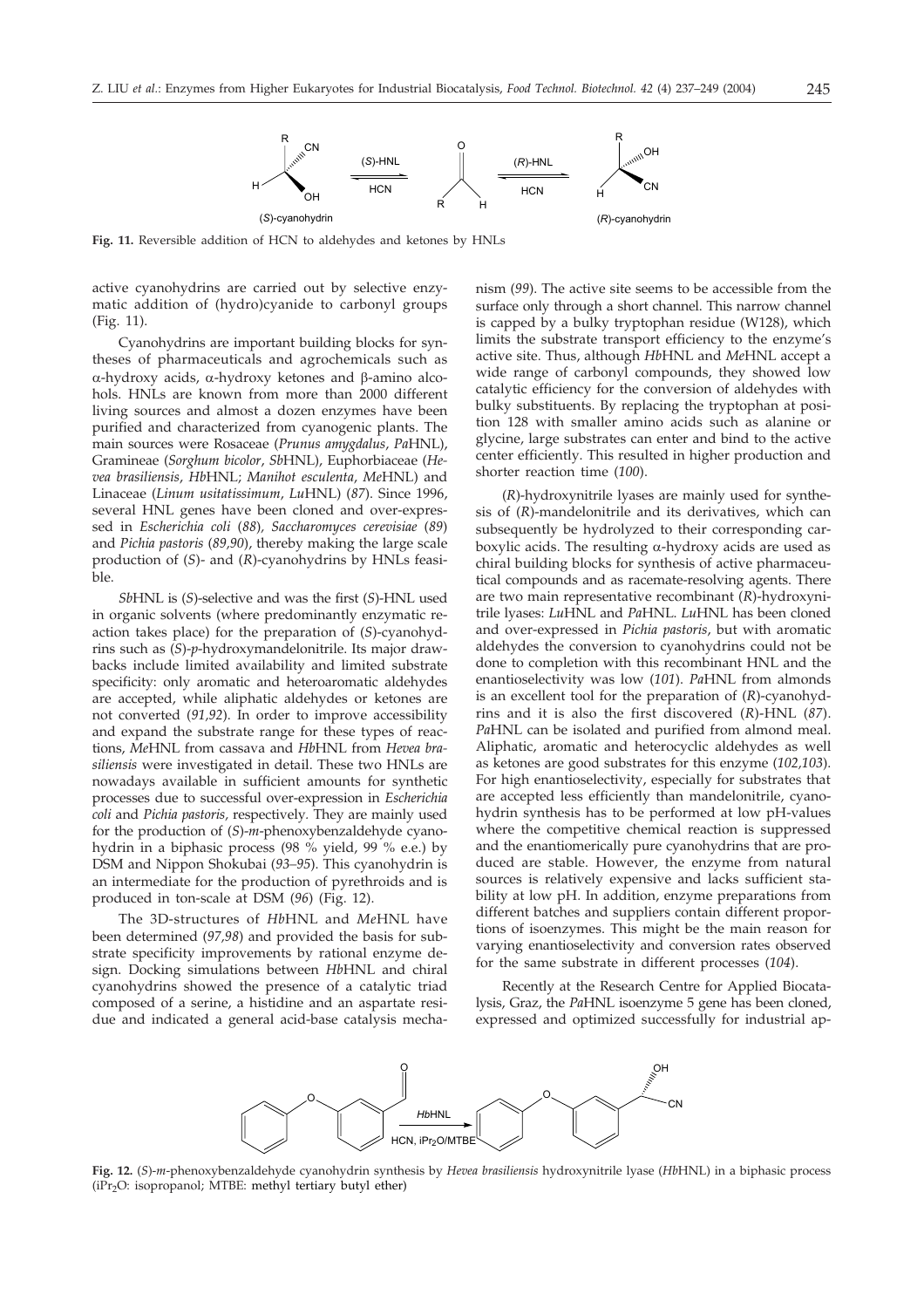plications through a comprehensive molecular engineering process employing *Pichia pastoris* (*8,90*). It is noteworthy that this recombinant *Pa*HNL isoenzyme 5 shows high stability even at pH-values lower than 3. When secretion of over-expressed enzyme was driven by its native secretory signal sequence, 250 mg of active secreted enzyme per litre of culture supernatant were obtained. The recombinant enzyme showed extensive glycosylation and twice higher specific activity than the isolated *Pa*HNL from almond seeds. In a further step, the first amino acid of the mature protein, leucine, was changed into glutamine and the native plant signal sequence was replaced by the alpha mating factor leading sequence from *Saccharomyces cerevisiae.* In this manner, the enzyme expression level was improved approximately 4-fold. A production level of 1 g/L provides almost unlimited access to this biocatalyst, which in nature is expressed in floral tissues of almond trees (*8,90*). The recombinant enzyme is used industrially on a ton-scale for several processes at DSM.

Enzymatic synthesis of (*R*)-2-chlorobenzaldehyde cyanohydrin is the key step in the synthesis of (*R*)-2 chloromandelic acid, which is the chiral building block for the synthesis of the antidepressant and platelet aggregation inhibitor Clopidogrel® (*105*). This reaction was carried out in microaqueous or biphasic systems. Native *Pa*HNL is employed for this process of Nippon Shokubai and Clariant, resulting in an e.e. of greater than 83 % (Fig. 13) (*106–108*).



**Fig. 13***.* Synthesis of (*R*)-*o*-chloromandelonitrile via *Pa*HNL (e.e.=  $83\%$ ) (iPr<sub>2</sub>O: isopropanol) HO

The produced (*R*)-*o*-chloromandelonitrile can then be converted into (*R*)-*o*-chloromandelic acid without racemization (*1*). However, *ortho*-substituted substrates were converted with relatively low yield, low turnover frequencies (TOF) and low e.e. values (*109*).

At DSM, a mutant of *Pa*HNL5 is employed for the production of (*R*)-2-chloromandelic acid. Based on the structural information of the isoenzyme *Pa*HNL1 (*110*), as well as on docking experiments of chloro-substituted benzaldehydes with a model of *Pa*HNL5, the amino acid residues which are in close contact with the substrate were identified. Alanine 111 appeared to undergo steric clashes with the chloro-substituent in the *ortho*-position. Changing alanine at position 111 to glycine resulted in improved enzymatic activity with 2-Cl-benzaldehyde and can be used for the production of (*R*)-*o*-chloromandelic acid with >95 % yield and >95 % e.e. (*8*).

The other lyases or C-C bond-forming enzymes (*i.e*. other than HNLs) that are used in industrial applications currently originate exclusively from bacteria and fungi (*111*).

# **Production of Fine Chemicals with E.C. 5 – Isomerases**

### *Epimerase*

Epimerases are applied in industry to produce Nacetylneuraminic acid (Neu5Ac) from N-acetyl-D-glucosamine (GlcNAc) and pyruvate with porcine kidney Nacyl-D-glucosamine 2-epimerase (GlcNAc 2-epimerase) and *Escherichia coli* N-acetylneuraminate lyase (Neu5Ac lyase) (*59*). Neu5Ac has many biological functions as a receptor, by masking receptors and by regulation of the immune system (*112*). Due to these versatile functions, it has been used for the production of different therapeutics (*113*).

An integrated process was developed with porcine kidney GlcNAc 2-epimerase and *Escherichia coli* Neu5Ac lyase in a membrane reactor operated continuously at pH=7.5. The shortcomings of this process are that the epimerase was not available in large quantities and that it requires ATP as an allosteric activator. Additionally, both enzymes were inhibited by high concentrations of Neu5Ac (*114*).

The porcine GlcNAc 2-epimerase (*115*) and *Escherichia coli* Neu5Ac lyase (*116*) have been cloned and over-expressed in *Escherichia coli* to provide sufficient enzyme for the large-scale production of Neu5Ac (*117*) and this also promises to be applicable to the mass production of sialic acid at low cost (*118*).

For the production of Neu5Ac, the enzymatic epimerization and aldol condensation proceeded in a reversible process (Fig. 14). An excess molar amount of pyruvate was used to shift the equilibrium towards synthesis of Neu5Ac. The original reaction mixture consisted of 27



**Fig. 14.** Enzymatic synthesis of Neu5Ac from GlcNAc and pyruvate

kg of GlcNAc and 8 kg of pyruvate in 150 L of water before both enzymes were added. At the beginning, the molar ratio of GlcNAc to pyruvate was only 1:0.6 to avoid inhibition of GlcNAc 2-epimerase. The reaction was started by the addition of the two enzymes and continued by the addition of pyruvate step-by-step. After 240 h, the conversion of GlcNAc reached 77 % and 23 kg of Neu5Ac were obtained. This process was applied for multi kg production of Neu5Ac (Marukin Shoyu, Japan) (*59*).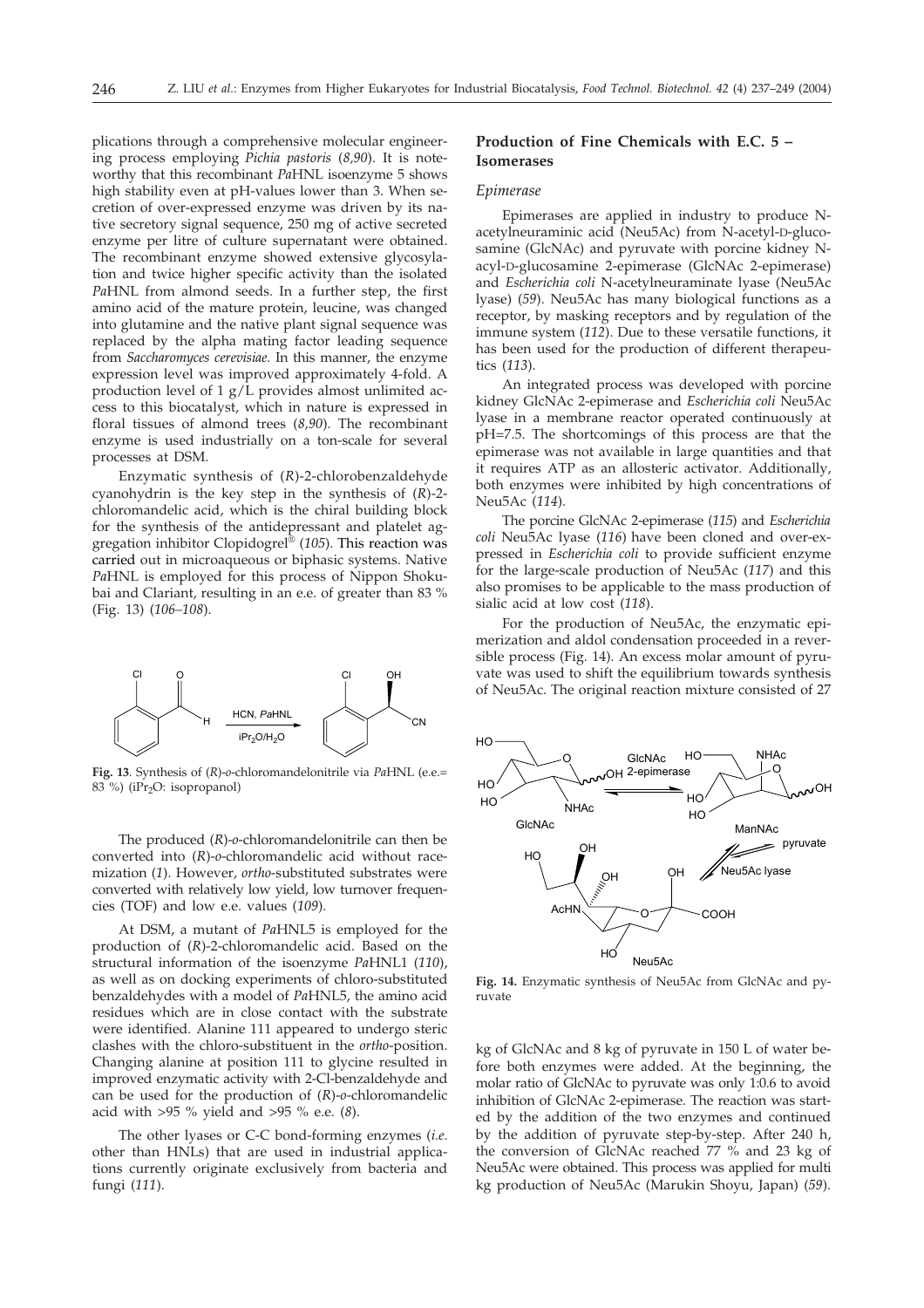# **Conclusions and Perspectives**

For a long time biocatalysis has been taken as a prospective area for chemical synthesis, but the industrial applications were moderate, especially for enzymes from higher eukaryotes. Despite the fact that only a few industrial applications of eukaryotic enzymes have been reported, this review summarizes a significantly increasing use of these catalysts in organic syntheses.

Simple and quick access to large enzyme quantities was one of the major bottlenecks hampering industrial applications. Due to recent progress in heterologous enzyme production, this problem is now largely solved. Also the problem of heterogeneities in enzyme preparations has been solved by heterologous expression of single isoenzymes. In addition, a variety of processes employing hydrolases and other enzymes from animal sources have been reported, some of which were aimed to be used for the production of active pharmaceutical intermediates. However, there is still considerable skepticism about the employment of enzymes from animal resources due to the high risk of infectious contaminations (especially prions). Therefore, the efficient cloning and heterologous over-expression of these enzymes in suitable (microbial) hosts can be regarded as seminal progress in this field of biocatalysis.

The future will show if the discovery and enzyme engineering processes can also be accelerated to make higher eukaryotes ever more competitive as a source for robust and efficient industrial enzymes.

#### *Acknowledgements*

The authors thank B. Hauer and K. Faber for helpful suggestions and also W. Skranc for critically reviewing the manuscript. We are also grateful to the Technologie Impulse Gesellschaft (TIG), the province of Styria, the Steirische Wirtschaftsfoerderungsgesellschaft (SFG) and the city of Graz for financial support.

#### **References**

- *1.* M. Breuer, K. Ditrich, T. Habicher, B. Hauer, M. Kesseler, R. Sturmer, T. Zelinski, *Angew. Chem.-Int. Edit. 43* (2004) 788–824.
- *2.* A. J. Straathof, S. Panke, A. Schmid, *Curr. Opin. Biotechnol*. *13* (2002) 548–556.
- *3.* A. Schmid, J. S. Dordick, B. Hauer, A. Kiener, M. G. Wubbolts, B. Witholt, *Nature, 409* (2001) 258–268.
- *4.* B. Schulze, M. G. Wubbolts, *Curr. Opin. Biotechnol*. *10* (1999) 609–615.
- *5.* J. B. van Beilen, Z. Li, *Curr. Opin. Biotechnol*. *13* (2002) 338–344.
- *6.* N. Pras, H. J. Woerdenbag, W. vanUden, *Agric. Biotechnol. News Info. 7* (1995) 231–234.
- *7.* N. Pras, H. J. Woerdenbag, W. vanUden, *Plant Cell Tissue Organ Cult*. *43* (1995) 117–121.
- *8.* A. Glieder, R. Weis, W. Skranc, P. Poechlauer, I. Dreveny, S. Majer, M. G. Wubbolts, H. Schwab, K. Gruber, *Angew. Chem.-Int. Edit. 42* (2003) 4815–4818.
- *9.* J. L. Cereghino, J. M. Cregg, *FEMS Microbiol. Rev. 24* (2000) 45–66.
- *10.* V. Guallar, M. Jacobson, A. McDermott, R. A. Friesner, *J. Mol. Biol. 337* (2004) 227–239.
- *11.* L. Snajdrova, P. Kulhanek, A. Imberty, J. Koca, *Carbohydr. Res. 339* (2004) 995–1006.
- *12.* R. Weis, R. Luiten, W. Skranc, H. Schwab, M. G. Wubbolts, A. Glieder, *FEMS Yeast Res. 5* (2004) 179–189.
- *13.* E. T. Farinas, T. Bulter, F. H. Arnold, *Curr. Opin. Biotechnol*. *12* (2001) 545–551.
- *14.* M. Leisola, J. Jokela, O. Pastinen, O. Turunen, H. Schoemaker: *Industrial Use of Enzymes*, Eolss Publishers, Oxford (2001).
- *15.* R. Scott: *Cheesemaking Practice*, Applied Science Publishers Ltd., London (1981).
- *16.* G. S. Kelly, *Altern. Med. Rev*. *1* (1996) 243–257.
- *17.* B. Wuethrich, *Hautarzt*, *36* (1985) 123–125.
- *18.* F. P. Guengerich, T. Shimada, *Chem. Res. Toxicol*. *4* (1991) 391–407.
- *19.* F. J. Gonzalez, *Trends Pharmacol. Sci*. *13* (1992) 346–352.
- *20.* A. D. Rodrigues, T. H. Rushmore, *Curr. Drug Metab. 3* (2002) 289–309.
- *21.* D. S. Streetman, *America's Pharmacist*, *121* (1999) 57–62.
- *22.* J. Lill, L. A. Bauer, J. R. Horn, P. D. Hansten, *Am. J. Health-Syst. Pharm*. *57* (2000) 1579–1584.
- *23.* S. H. Preskorn: *Clinical Pharmacology of Selective Serotonin Reuptake Inhibitors*, Professional Communications, Inc., Caddo (1996).
- *24.* T. Aoyama, S. Yamano, P. S. Guzelian, H. V. Gelboin, F. J. Gonzalez, *Proc. Natl. Acad. Sci. USA, 87* (1990) 4790– 4793.
- *25.* C. L. Crespi, B. W. Penman, D. T. Steimel, H. V. Gelboin, F. J. Gonzalez, *Carcinogenesis*, *12* (1991) 355–359.
- *26.* J. T. Buters, K. R. Korzekwa, K. L. Kunze, Y. Omata, J. P. Hardwick, F. J. Gonzalez, *Drug Metab. Dispos*. *22* (1994) 688–692.
- *27.* H. F. Bligh, C. R. Wolf, G. Smith, J. D. Beggs, *Gene, 110* (1992) 33–39.
- *28.* J. P. Renaud, M. A. Peyronneau, P. Urban, G. Truan, C. Cullin, D. Pompon, P. Beaune, D. Mansuy, *Toxicology, 82* (1993) 39–52.
- *29.* M. Bureik, B. Schiffler, Y. Hiraoka, F. Vogel, R. Bernhardt, *Biochemistry*, *41* (2002) 2311–2321.
- *30.* E. M. Gillam, T. Baba, B. R. Kim, S. Ohmori, F. P. Guengerich, *Arch. Biochem. Biophys*. *305* (1993) 123–131.
- *31.* T. Shimada, E. M. Gillam, P. Sandhu, Z. Guo, R. H. Tukey, F. P. Guengerich, *Carcinogenesis*, *15* (1994) 2523–2529.
- *32.* J. A. Blake, M. Pritchard, S. Ding, G. C. Smith, B. Burchell, C. R. Wolf, T. Friedberg, *FEBS Lett*. *397* (1996) 210– 214.
- *33.* P. M. Patrick, W. C. Roland, F. T. Herbert, *Cytochrome P450 Expression in Enterobacteria*. *WO9802554* (1996).
- *34.* T. H. Rushmore, P. J. Reider, D. Slaughter, C. Assang, M. G. Shou, *Metab. Eng. 2* (2000) 115–125.
- *35.* P. M. Shaw, N. A. Hosea, D. V. Thompson, J. M. Lenius, F. P. Guengerich, *Arch. Biochem. Biophys*. *348* (1997) 107–115.
- *36.* J. E. Seip, S. K. Fager, J. E. Gavagan, L. W. Gosser, D. L. Anton, R. DiCosimo, *J. Org. Chem*. *58* (1993) 2253–2259.
- *37.* Y. Lindqvist, *J. Mol. Biol*. *209* (1989) 151–166.
- *38.* D. L. Anton, R. DiCosimo, J. E. Gavagan, *Production of Glyoxylic Acid with Glycolate Oxidase and Catalase Immobilized on Oxirane Acrylic Beads*. *US Patent 5439813* (1995).
- *39.* P. Macheroux, S. B. Mulrooney, C. H. Williams Jr., V. Massey, *Biochim. Biophys. Acta*, *1132* (1992) 11–16.
- *40.* K. Stenberg, Y. Lindqvist, *Protein. Expr. Purif. 8* (1996) 295–298.
- *41.* P. Macheroux, V. Massey, D. J. Thiele, M. Volokita, *Biochemistry*, *30* (1991) 4612–4619.
- *42.* M. S. Payne, K. L. Petrillo, J. E. Gavagan, L. W. Wagner, R. DiCosimo, D. L. Anton, *Gene*, *167* (1995) 215–219.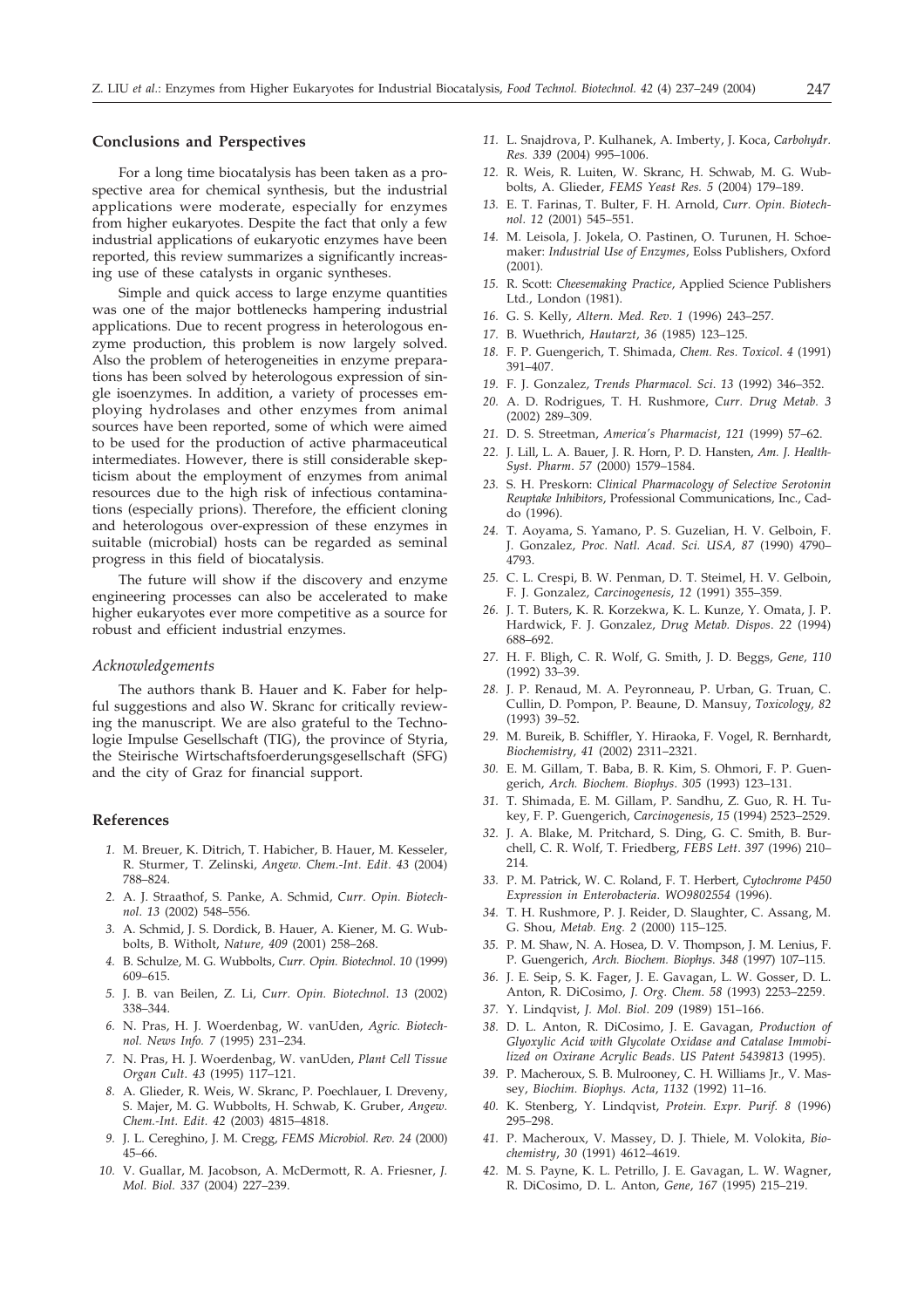- *43.* M. S. Payne, K. L. Petrillo, J. E. Gavagan, R. DiCosimo, L. W. Wagner, D. L. Anton, *Gene*, *194* (1997) 179–182.
- *44.* W. Adam, M. Lazarus, B. Boss, C. R. Saha-Moeller, H. U. Humpf, P. Schreier, *J. Org. Chem*. *62* (1997) 7841–7843.
- *45.* W. Adama, M. Lazarus, C. R. Saha-Moeller, P. Schreier, *Tetrahedron: Asymmetry, 9* (1998) 351–355.
- *46.* W. Kroutil, H. Mang, K. Edegger, K. Faber, *Adv. Synth. Catal*. *346* (2004) 125–142.
- *47.* J. D. Stewart, *Curr. Opin. Chem. Biol*. *5* (2001) 120–129.
- *48.* C. Barbieri, E. Caruso, P. D'Arrigo, G. P. Fantoni, S. Servi, *Tetrahedron: Asymmetry*, *10* (1999) 3931–3937.
- *49.* K. I. Fuhshuku, N. Funa, T. Akeboshi, H. Ohta, H. Hosomi, S. Ohba, T. Sugai, *J. Org. Chem*. *65* (2000) 129–135.
- *50.* T. Matsuda, T. Harada, N. Nakajima, K. Nakamura, *Tetrahedron Lett*. *41* (2000) 4135–4138.
- *51.* T. Matsuda, T. Harada, N. Nakajima, T. Itoh, K. Nakamura, *J. Org. Chem*. *65* (2000) 157–163.
- *52.* P. E. Peterson, T. J. Smith, *Struct. Fold. Des*. *7* (1999) 769– 782.
- *53.* R. L. Hanson, M. D. Schwinden, A. Banerjee, D. B. Brzozowski, B. C. Chen, B. P. Patel, C. G. McNamee, G. A. Kodersha, D. R. Kronenthal, R. N. Patel, L. J. Szarka, *Bioorg. Med. Chem*. *7* (1999) 2247–2252.
- *54.* R. N. Patel, *Biomol. Eng*. *17* (2001) 167–182.
- *55.* J. A. Robl, M. P. Cimarusti, *Tetrahedron Lett*. *35* (1994) 1393– 1396.
- *56.* J. Yourno, W. Mastropaolo, *Blood*, *58* (1981) 939–946.
- *57.* A. Pandey, S. Benjamin, C. R. Soccol, P. Nigam, N. Krieger, V. T. Soccol, *Biotechnol. Appl. Biochem*. *29 (Pt 2)* (1999) 119–131.
- *58.* K. Faber: *Biotransformations in Organic Chemistry*, Springer, Heidelberg (2000).
- *59.* A. Liese, K. Seelbach, C. Wandrey: *Industrial Biotransfor*mations, Wiley-VCH, Weinheim (2000).
- *60.* W. E. Ladner, G. M. Whitesides, *J. Am. Chem. Soc*. *106* (1984) 7250–7251.
- *61.* R. A. Sheldon: *Lipase-Mediated Reactions with Nitrogen Nucleophiles*, Elsevier, London (1991).
- *62.* E. I. Fukusaki, S. Satoda, S. Senda, T. Omata, *J. Biosci. Bioeng*. *87* (1999) 103–104.
- *63.* V. S. Parmar, H. N. Pati, A. Azim, R. Kumar, Himanshu, K. S. Bisht, A. K. Prasad, W. Errington, *Bioorg. Med. Chem. 6* (1998) 109–118.
- *64.* S. Rodríguez, P. Clapés, F. Camps, G. Fabriàs, *J. Org. Chem*. *67* (2002) 2228–2233.
- *65.* Y. Nagao, S. Miyamoto, K. Hayashi, A. Mihira, S. Sano, *Chem. Pharm. Bull*. *50* (2002) 558–562.
- *66.* M. Angoli, A. Barilli, G. Lesma, D. Passarella, S. Riva, A. Silvani, B. Danieli, *J. Org. Chem*. *68* (2003) 9525–9527.
- *67.* H. J. Gais, C. Griebela, H. Buschmann, *Tetrahedron: Asymmetry*, *11* (2000) 917–918.
- *68.* H. A. Sousa, J. G. Crespo, C. A. M. Afonso, *Tetrahedron: Asymmetry, 11* (2000) 929–934.
- *69.* X. Liang, A. Lohse, M. Bols, *J. Org. Chem*. *65* (2000) 7432– 7437.
- *70.* M. S. Yu, I. Lantos, Z. Q. Peng, J. Yu, T. Cacchio, *Tetrahedron Lett*. *41* (2000) 5647–5651.
- *71.* F. Theil, *Tetrahedron*, *56* (2000) 2905–2919.
- *72.* A. M. P. Koskinen, A. M. Klibanov: *Enzymatic Reactions in Organic Media*, Kluwer Academic Publishers, Dordrecht (1995).
- *73.* G. Carrea, S. Riva, *Angew. Chem.-Int. Edit. 39* (2000) 2226– 2254.
- *74.* J. M. Harris, S. Zalpinsky: *Poly (Ethylene Glycol) Chemistry and Biological Applications*, American Chemical Society, Washington (1997).
- *75.* L. K. Hoong, L. E. Strange, D. C. Liotta, *J. Org. Chem*. *57* (1992) 5563–5565.
- *76.* E. De Clercq, *Int. J. Biochem. Cell Biol*. *36* (2004) 1800–1822.
- *77.* D. J. Bennett, K. I. Buchanan, A. Cooke, O. Epemolu, N. M. Hamilton, E. J. Hutchinson, A. Mitchell, *J. Chem. Soc. Perkin Trans. I, 4* (2001) 362–365.
- *78.* C. Böhm, W. F. Austin, D. Trauner, *Tetrahedron: Asymmetry*, *14* (2003) 71–74.
- *79.* M. Matsushima, H. Inoue, M. Ichinose, S. Tsukada, K. Miki, K. Kurokawa, T. Takahashi, K. Takahashi, *FEBS Lett*. *293* (1991) 37–41.
- *80.* E. Heymann, K. Peter, *Biol. Chem. Hoppe Seyler, 374* (1993) 1033–1036.
- *81.* S. Lange, A. Musidlowska, C. Schmidt-Dannert, J. Schmitt, U. T. Bornscheuer, *Chembiochem, 2* (2001) 576–582.
- *82.* A. Musidlowska, S. Lange, U. T. Bornscheuer, *Angew. Chem.-Int. Edit. 40* (2001) 2851–2853.
- *83.* A. Musidlowska-Persson, U. T. Bornscheuer, *J. Mol. Catal. B-Enzym. 19–20* (2002) 129–133.
- *84.* A. Musidlowska-Persson, U. T. Bornscheuer, *Tetrahedron: Asymmetry*, *14* (2003) 1341–1344.
- *85.* M. R. Ladisch, K. L. Kohlmann, *Biotechnol. Progr*. *8* (1992) 469–478.
- *86.* Novo Nordisk, *Process for Preparing Insulin Esters*. *GB2069502* (1981).
- *87.* F. Effenberger, S. Foerster, H. Wajant, *Curr. Opin. Biotechnol*. *11* (2000) 532–539.
- *88.* H. Wajant, S. Foerster, A. Sprauer, F. Effenberger, K. Pfizenmaier, *Ann. NY Acad. Sci*. *799* (1996) 771–776.
- *89.* M. Hasslacher, M. Schall, M. Hayn, H. Griengl, S. D. Kohlwein, H. Schwab, *J. Biol. Chem*. *271* (1996) 5884–5891.
- *90.* R. Weis, P. Poechlauer, R. Bona, W. Skranc, R. Luiten, M. G. Wubbolts, H. Schwab, A. Glieder, *J. Mol. Catal. B-Enzym. 29* (2004) 211–218.
- *91.* F. Effenberger, B. Hoersch, S. Foerster, T. Ziegler, *Tetrahedron Lett*. *31* (1990) 1249–1252.
- *92.* U. Niedermeyer, M. R. Kula, *Angew. Chem.-Int. Edit. 29* (1990) 386–387.
- *93.* M. Hasslacher, M. Schall, H. Schwab, E. Hayn, S. Kohlwein, H. Griengl, *DSM*, *(S)-Hydroxynitrile Lyase from Hevea brasiliensis*. *WO9703204* (1997).
- *94.* H. Semba, *Method for the Production of Optically Active Cyanohydrins*. *EP1026256,* Nippon Shokubai (2000).
- *95.* C. van Den Broek, H. J. Wories, R. Reintjens, R. Neuhofer, M. Schmidt, I. Wirth, H. Griengl, P. Poechlauer, A. Zabelinskaja-Machova, *Enzymatic Process for the Preparation of (S)-Cyanhydrines*. *EP0927766* (1999).
- *96.* H. U. Blaser, E. Schmidt: *Asymmetric Catalysis on Industrial Scale*, WILY-VCH Verlag GmbH & Co. KGaA, Weinheim (2003).
- *97.* J. Zuegg, K. Gruber, M. Gugganig, U. G. Wagner, C. Kratky, *Protein Sci*. *8* (1999) 1990–2000.
- *98.* H. Lauble, K. Decanniere, H. Wajant, S. Foerster, F. Effenberger, *Acta. Crystallogr. Sect. D-Biol. Crystallogr*. *55* (1999) 904–906.
- *99.* K. Gruber, *Proteins*, *44* (2001) 26–31.
- *100.* F. Effenberger, H. Lauble, H. Bühler, H. Wajant, S. Foerster, H. Schwab, C. Kratky, U. Wagner, E. Steiner, *(S)-Hydroxynitrile Lyases with Improved Substrate Binding Arising from Modifications Affecting the Substrate Binding Site and Their Uses. EP0969095* (2000).
- *101.* K. Trummler, J. Roos, U. Schwaneberg, F. Effenberger, S. Foerster, K. Pfizenmaier, H. Wajant, *Plant Sci. 139* (1998) 19–27.
- *102.* F. Effenberger, *Angew. Chem.-Int. Edit. 33* (1994) 1555–1564.
- *103.* F. Effenberger, B. Hoersch, F. Weingart, T. Ziegler, S. Kühner, *Tetrahedron Lett*. *32* (1991) 2605–2608.